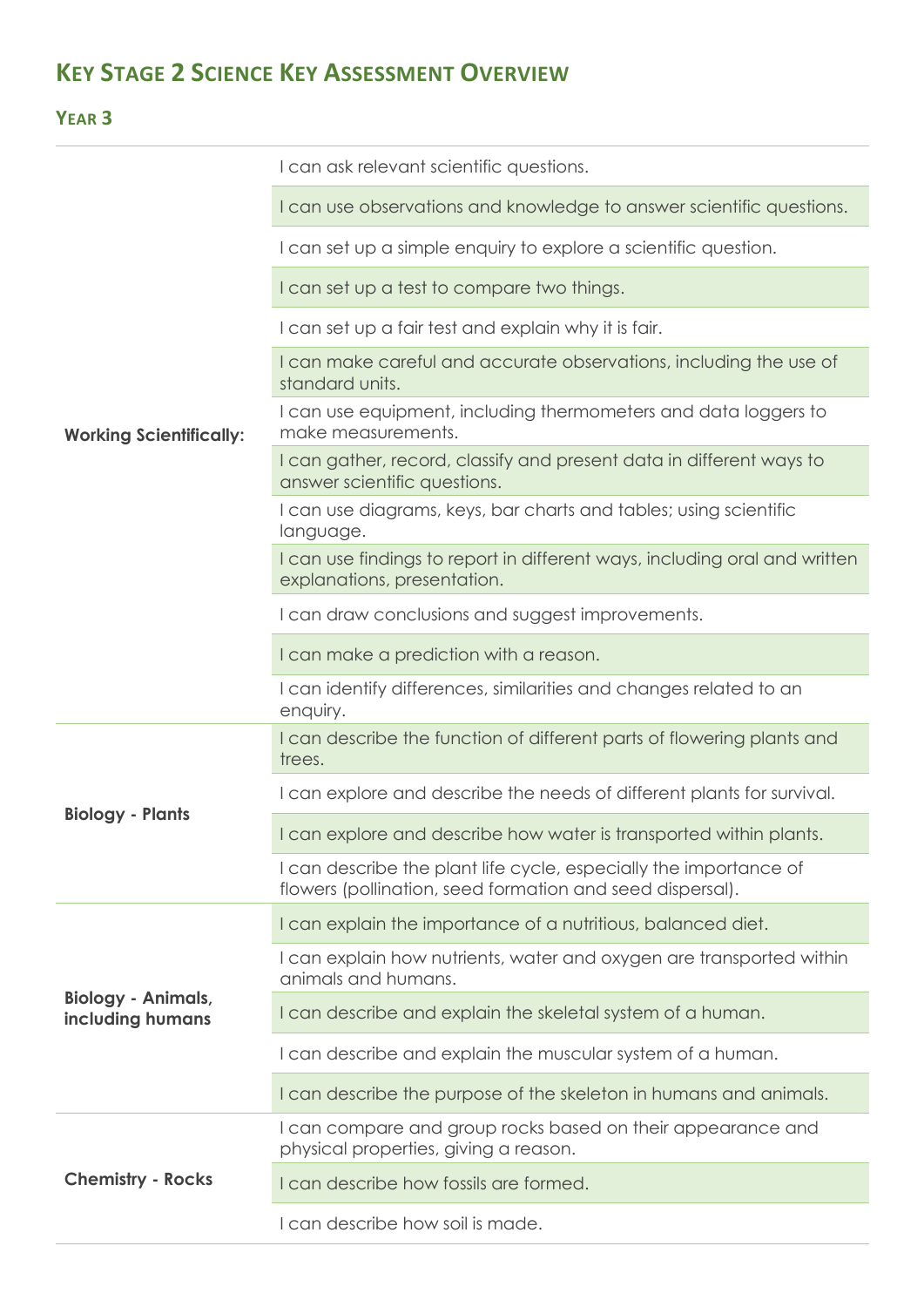|                                               | I can describe and explain the difference between sedimentary and<br>igneous rock.                   |
|-----------------------------------------------|------------------------------------------------------------------------------------------------------|
| <b>Physics - Light</b>                        | I can describe what dark is (the absence of light).                                                  |
|                                               | I can explain that light is needed in order to see.                                                  |
|                                               | I can explain that light is reflected from a surface.                                                |
|                                               | I can explain and demonstrate how a shadow is formed.                                                |
|                                               | I can explore shadow size and explain.                                                               |
|                                               | I can explain the danger of direct sunlight and describe how to keep<br>protected.                   |
| <b>Physics - Forces and</b><br><b>Magnets</b> | I can explore and describe how objects move on different surfaces.                                   |
|                                               | I can explain how some forces require contact and some do not,<br>giving examples.                   |
|                                               | I can explore and explain how objects attract and repel in relation to<br>objects and other magnets. |
|                                               | I can predict whether objects will be magnetic and carry out an<br>enquiry to test this out.         |
|                                               | I can describe how magnets work.                                                                     |
|                                               | I can predict whether magnets will attract or repel and give a reason.                               |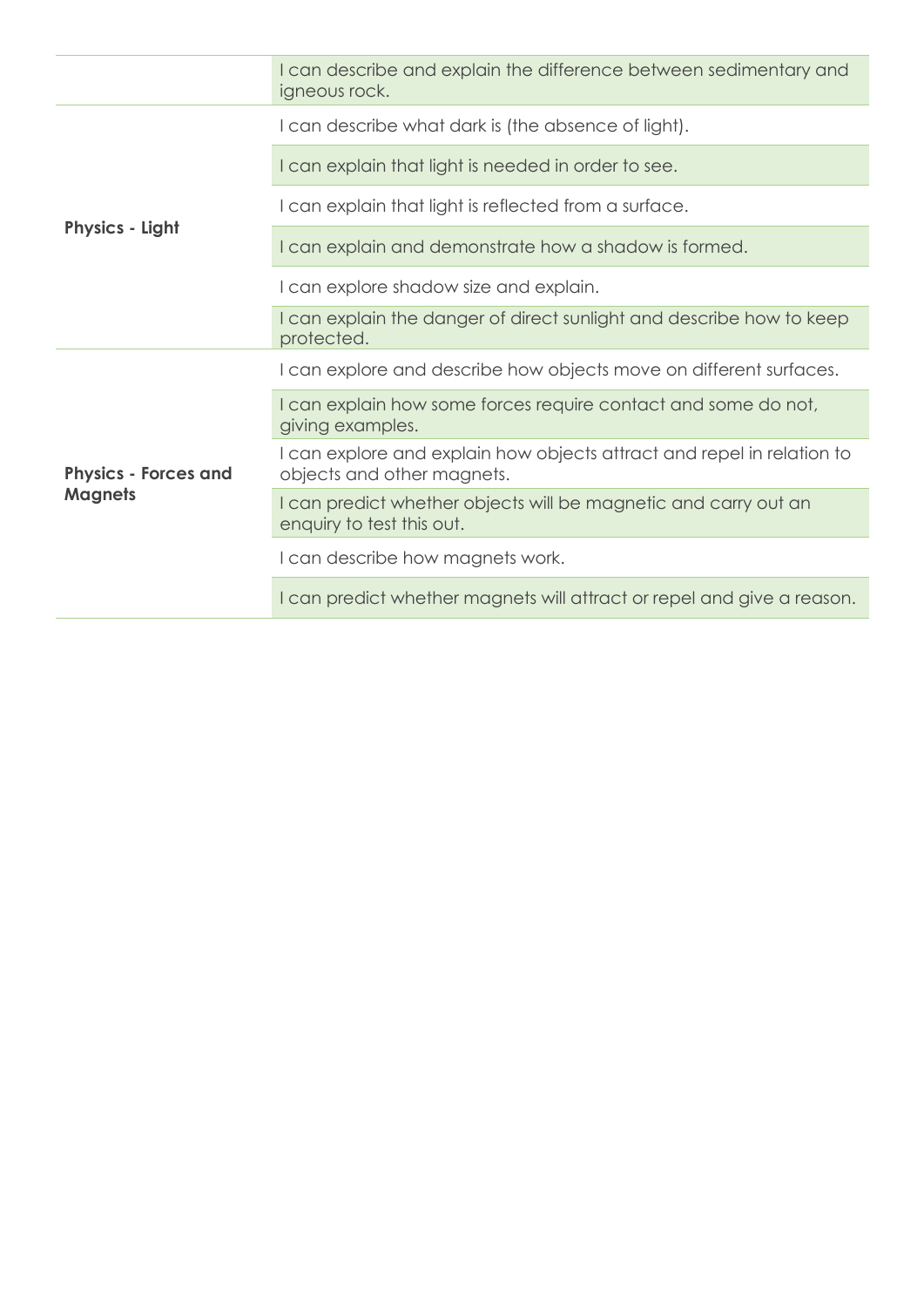## **YEAR 4**

|                                        | I can ask relevant scientific questions.                                                                  |
|----------------------------------------|-----------------------------------------------------------------------------------------------------------|
|                                        | I can use observations and knowledge to answer scientific questions.                                      |
|                                        | I can set up a simple enquiry to explore a scientific question.                                           |
|                                        | I can set up a test to compare two things.                                                                |
|                                        | I can set up a fair test and explain why it is fair.                                                      |
|                                        | I can make careful and accurate observations, including the use of<br>standard units.                     |
| <b>Working Scientifically:</b>         | I can use equipment, including thermometers and data loggers to<br>make measurements.                     |
|                                        | I can gather, record, classify and present data in different ways to<br>answer scientific questions.      |
|                                        | I can use diagrams, keys, bar charts and tables; using scientific<br>language.                            |
|                                        | I can use findings to report in different ways, including oral and written<br>explanations, presentation. |
|                                        | I can draw conclusions and suggest improvements.                                                          |
|                                        | I can make a prediction with a reason.                                                                    |
|                                        | I can identify differences, similarities and changes related to an<br>enquiry.                            |
|                                        | I can group living things in different ways.                                                              |
| <b>Biology - Living things</b>         | I can use classification keys to group, identify and name living things.                                  |
| and their habitats                     | I can create classification keys to group, identify and name living<br>things (for others to use).        |
|                                        | I can describe how changes to an environment could endanger living<br>things.                             |
|                                        | I can identify and name the parts of the human digestive system.                                          |
|                                        | I can describe the functions of the organs in the human digestive<br>system.                              |
| <b>Biology - Animals,</b>              | I can identify and describe the different types of teeth in humans.                                       |
| including humans                       | I can describe the functions of different human teeth.                                                    |
|                                        | I can use food chains to identify producers, predators and prey.                                          |
|                                        | I can construct food chains to identify producers, predators and prey.                                    |
|                                        | I can group materials based on their state of matter (solid, liquid, gas).                                |
| <b>Chemistry - States of</b><br>matter | I can describe how some materials can change state.                                                       |
|                                        | I can explore how materials change state.                                                                 |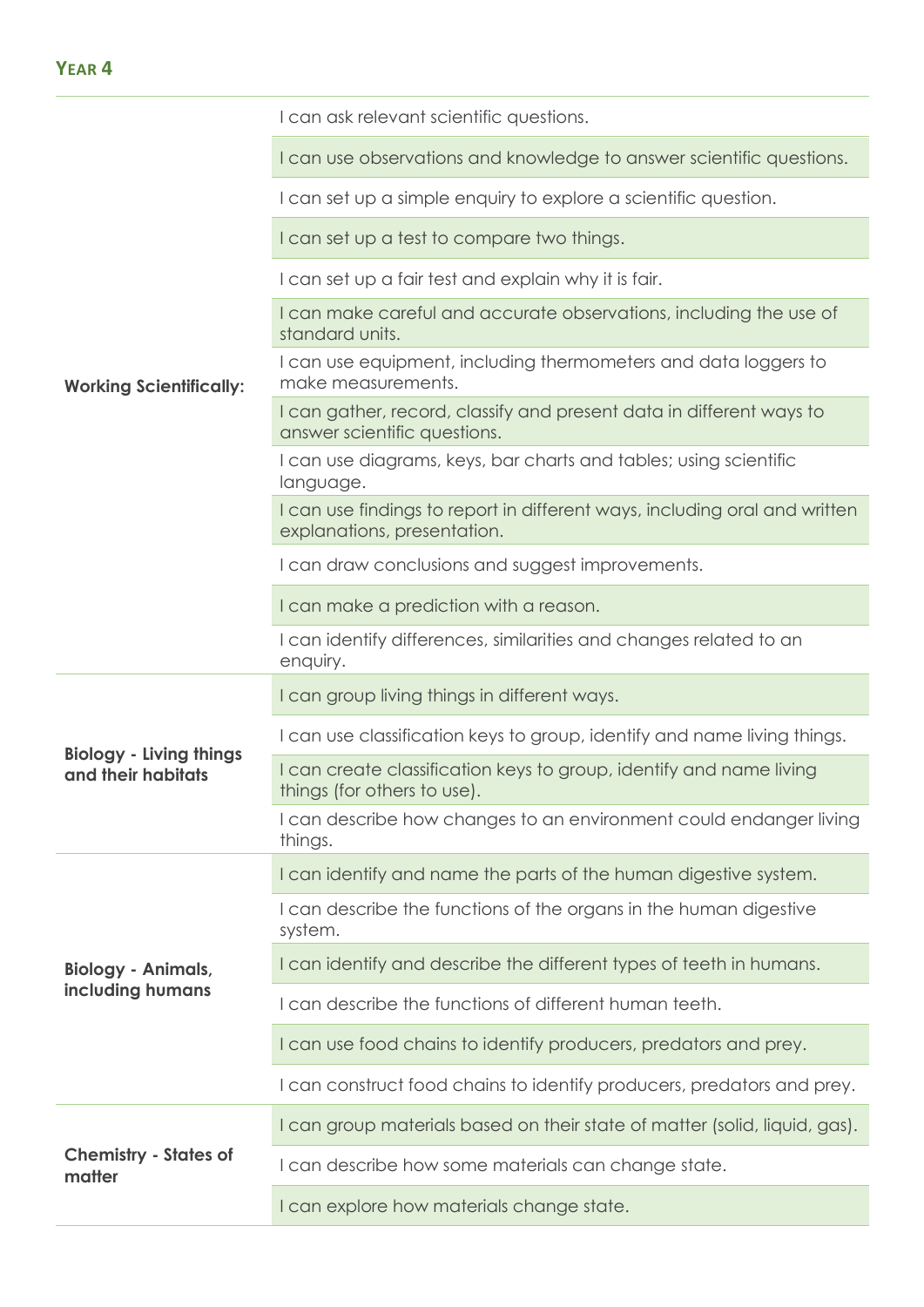|                                               | I can measure the temperature at which materials change state.                                                       |
|-----------------------------------------------|----------------------------------------------------------------------------------------------------------------------|
|                                               | I can describe the water cycle.                                                                                      |
|                                               | I can explain the part played by evaporation and condensation in<br>the water cycle.                                 |
| <b>Physics - Sound</b>                        | I can describe how sound is made.                                                                                    |
|                                               | I can explain how sound travels from a source to our ears.                                                           |
|                                               | I can explain the place of vibration in hearing.                                                                     |
|                                               | I can explore the correlation between pitch and the object<br>producing a sound.                                     |
|                                               | I can explore the correlation between the volume of a sound and the<br>strength of the vibrations that produced it.  |
|                                               | I can describe what happens to a sound as it travels away from its<br>source.                                        |
|                                               | I can identify and name appliances that require electricity to<br>function.                                          |
|                                               | I can construct a series circuit.                                                                                    |
|                                               | I can identify and name the components in a series circuit (including<br>cells, wires, bulbs, switches and buzzers). |
| <b>Physics - Forces and</b><br><b>Magnets</b> | I can draw a circuit diagram.                                                                                        |
|                                               | I can predict and test whether a lamp will light within a circuit.                                                   |
|                                               | I can describe the function of a switch in a circuit.                                                                |
|                                               | I can describe the difference between a conductor and insulators;<br>giving examples of each.                        |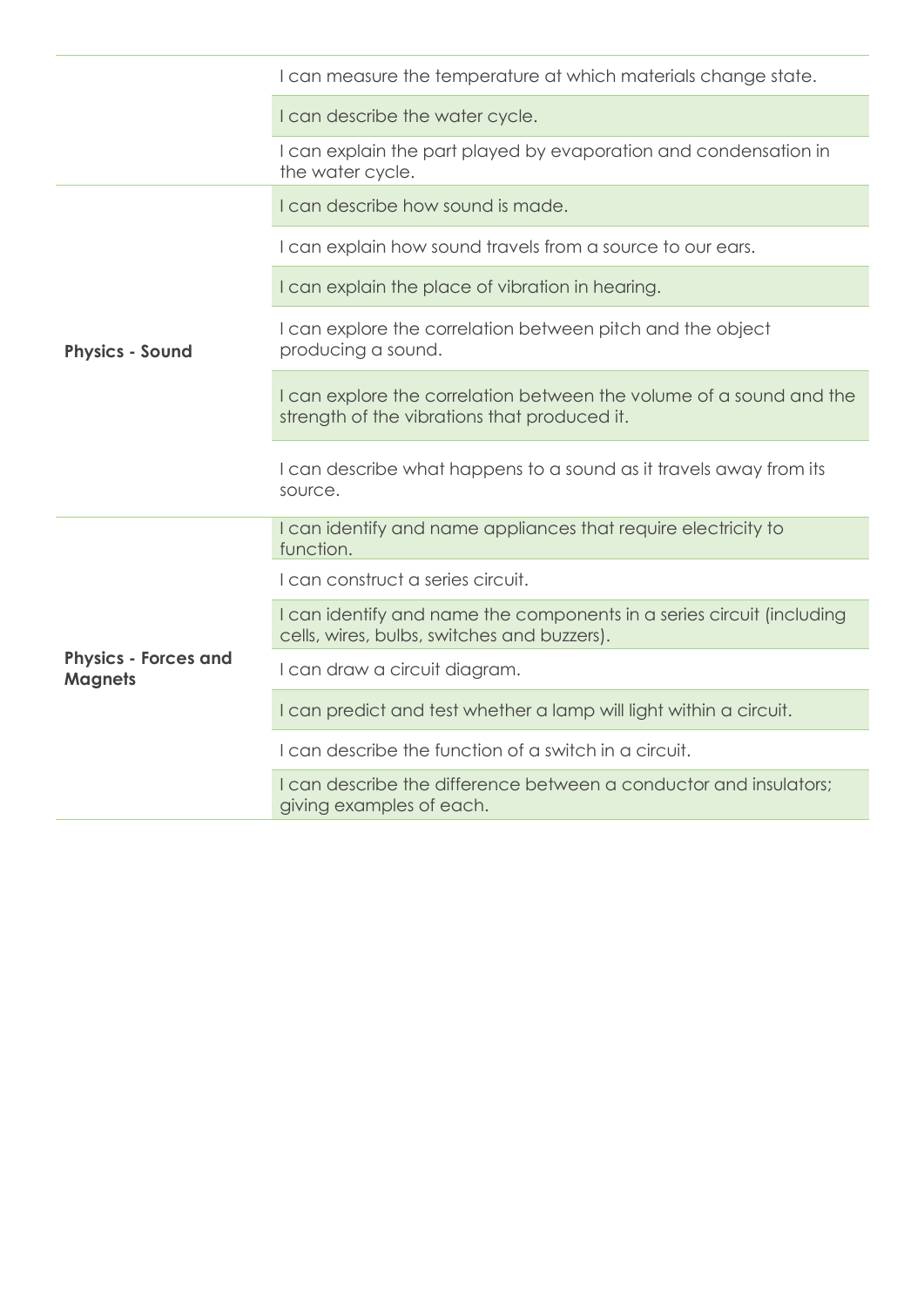| <b>Working Scientifically:</b>                | I can plan different types of scientific enquiry.                                                                                                                           |
|-----------------------------------------------|-----------------------------------------------------------------------------------------------------------------------------------------------------------------------------|
|                                               | I can control variables in an enquiry.                                                                                                                                      |
|                                               | I can measure accurately and precisely using a range of equipment.                                                                                                          |
|                                               | I can record data and results using scientific diagrams and labels,<br>classification keys, tables, scatter graphs, bar and line graphs.                                    |
|                                               | I can use the outcome of test results to make predictions and set up a<br>further comparative fair test.                                                                    |
|                                               | I can repeat findings from enquiries in a range of ways.                                                                                                                    |
|                                               | I can explain a conclusion from an enquiry.                                                                                                                                 |
|                                               | I can explain causal relationships in an enquiry.                                                                                                                           |
|                                               | I can relate the outcome from an enquiry to scientific knowledge in<br>order to state whether evidence supports or refutes an argument or<br>theory.                        |
|                                               | Read, spell and pronounce scientific vocabulary accurately.                                                                                                                 |
|                                               | I can describe the life cycle of different living things, e.g. mammal,<br>amphibian, insect, bird.                                                                          |
| <b>Biology - Living things</b>                | I can describe the differences between different life cycles.                                                                                                               |
| and their habitats                            | I can describe the life process of reproduction in plants.                                                                                                                  |
|                                               |                                                                                                                                                                             |
|                                               | I can describe the life process of reproduction in animals.                                                                                                                 |
| <b>Biology - Animals,</b><br>including humans | I can create a timeline to indicate stages of growth in humans.                                                                                                             |
|                                               | I can compare and group materials based on their properties (e.g.<br>hardness, solubility, transparency, conductivity [electrical and<br>thermal], and response to magnets. |
|                                               | I can describe how a material dissolves to form a solution; explaining<br>the process of dissolving.                                                                        |
|                                               | I can describe and show how to recover a substance from a solution.                                                                                                         |
| <b>Chemistry - Properties</b>                 | I can describe how some materials can be separated (e.g. filtering,<br>sieving and evaporating).                                                                            |
| and changes of<br>materials                   | I know and can demonstrate that some changes are reversible and<br>some are not.                                                                                            |
|                                               | I can explain how some changes result in the formation of a new<br>material and that this is usually irreversible.                                                          |
|                                               | I can discuss reversible and irreversible changes.                                                                                                                          |
|                                               | I can give evidenced reasons why materials should be used for<br>specific purposes.                                                                                         |
| <b>Physics - Earth and</b>                    | I can describe and explain the movement of the Earth and other<br>planets relative to the Sun.                                                                              |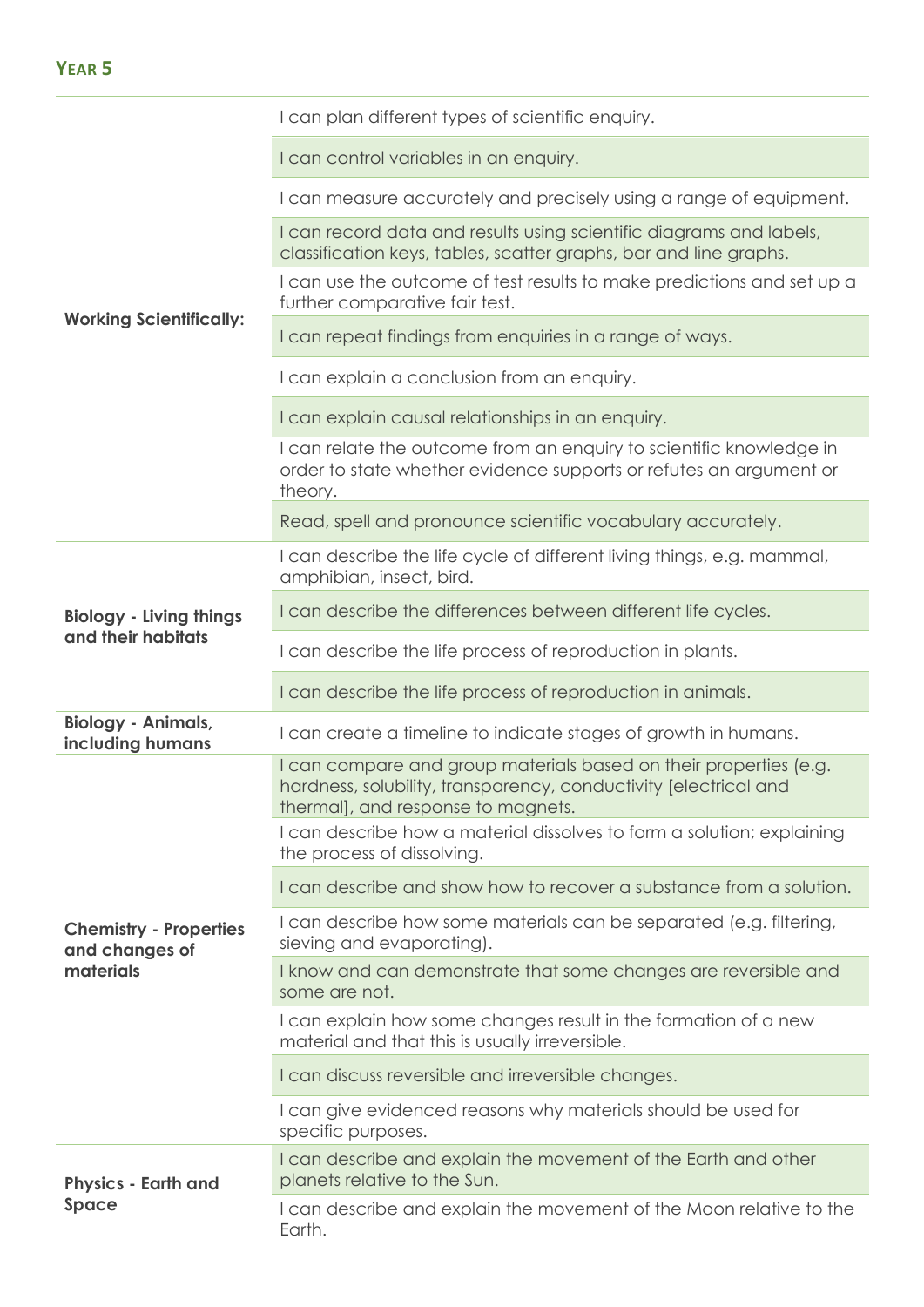|                         | I can explain and demonstrate how night and day are created.                                   |
|-------------------------|------------------------------------------------------------------------------------------------|
|                         | I can describe the Sun, Earth and Moon (using the term spherical).                             |
| <b>Physics - Forces</b> | I can explain what gravity is and its impact on our lives.                                     |
|                         | I can identify and explain the effect of air resistance.                                       |
|                         | I can identify and explain the effect of water resistance.                                     |
|                         | I can identify and explain the effect of friction.                                             |
|                         | I can explain how levers, pulleys and gears allow a smaller force to<br>have a greater effect. |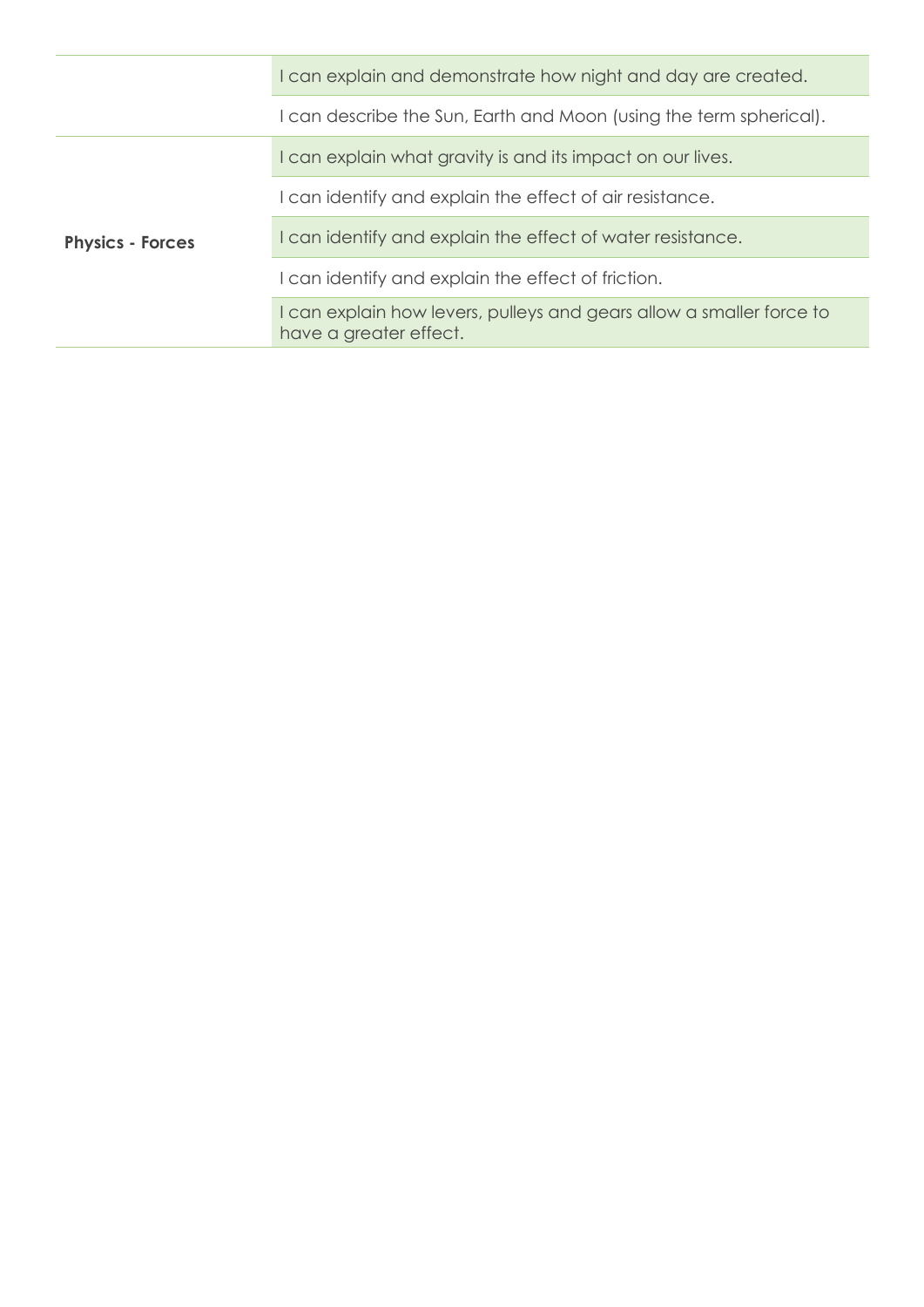## **YEAR 6**

| <b>Working Scientifically:</b>                       | I can plan different types of scientific enquiry.                                                                                                    |
|------------------------------------------------------|------------------------------------------------------------------------------------------------------------------------------------------------------|
|                                                      | I can control variables in an enquiry.                                                                                                               |
|                                                      | I can measure accurate and precisely using a range of equipment.                                                                                     |
|                                                      | I can record data and results using scientific diagrams and labels,<br>classification keys, tables, scatter graphs, bar and line graphs.             |
|                                                      | I can use the outcome of test results to make predictions and set up a<br>further comparative fair test.                                             |
|                                                      | I can repeat findings from enquiries in a range of ways.                                                                                             |
|                                                      | I can explain a conclusion from an enquiry.                                                                                                          |
|                                                      | I can explain causal relationships in an enquiry.                                                                                                    |
|                                                      | I can relate the outcome from an enquiry to scientific knowledge in<br>order to state whether evidence supports or refutes an argument or<br>theory. |
|                                                      | Read, spell and pronounce scientific vocabulary accurately.                                                                                          |
|                                                      | I can classify living things into broad groups according to observable<br>characteristics and based on similarities and differences.                 |
| <b>Biology - Living things</b><br>and their habitats | I can describe how living things have been classified.                                                                                               |
|                                                      | I can give reasons for classifying plants and animals in a specific way.                                                                             |
|                                                      |                                                                                                                                                      |
|                                                      | I can identify and name the main parts of the circulatory system.                                                                                    |
|                                                      | I can describe the function of the heart, blood vessels and blood.                                                                                   |
| <b>Biology - Animals,</b><br>including humans        | I can discuss the impact of diet, exercise, drugs and lifestyle on health.                                                                           |
|                                                      | I can describe the ways in which nutrients and water are transported<br>in animals, including humans.                                                |
|                                                      | I can describe how the earth and living things have changed over<br>time.                                                                            |
|                                                      | I can explain how fossils can be used to find out about the past.                                                                                    |
| <b>Biology - Evolution and</b>                       | I can explain about reproduction and offspring (recognising that<br>offspring normally vary and are not identical to their parents).                 |
| <b>Inheritance</b>                                   | I can explain how animals and plants are adapted to suit their<br>environment.                                                                       |
|                                                      | I can link adaptation over time to evolution.                                                                                                        |
|                                                      | I can explain evolution.                                                                                                                             |
|                                                      | I can explain how light travels.                                                                                                                     |
| <b>Physics - Light</b>                               | I can explain and demonstrate how we see objects.                                                                                                    |